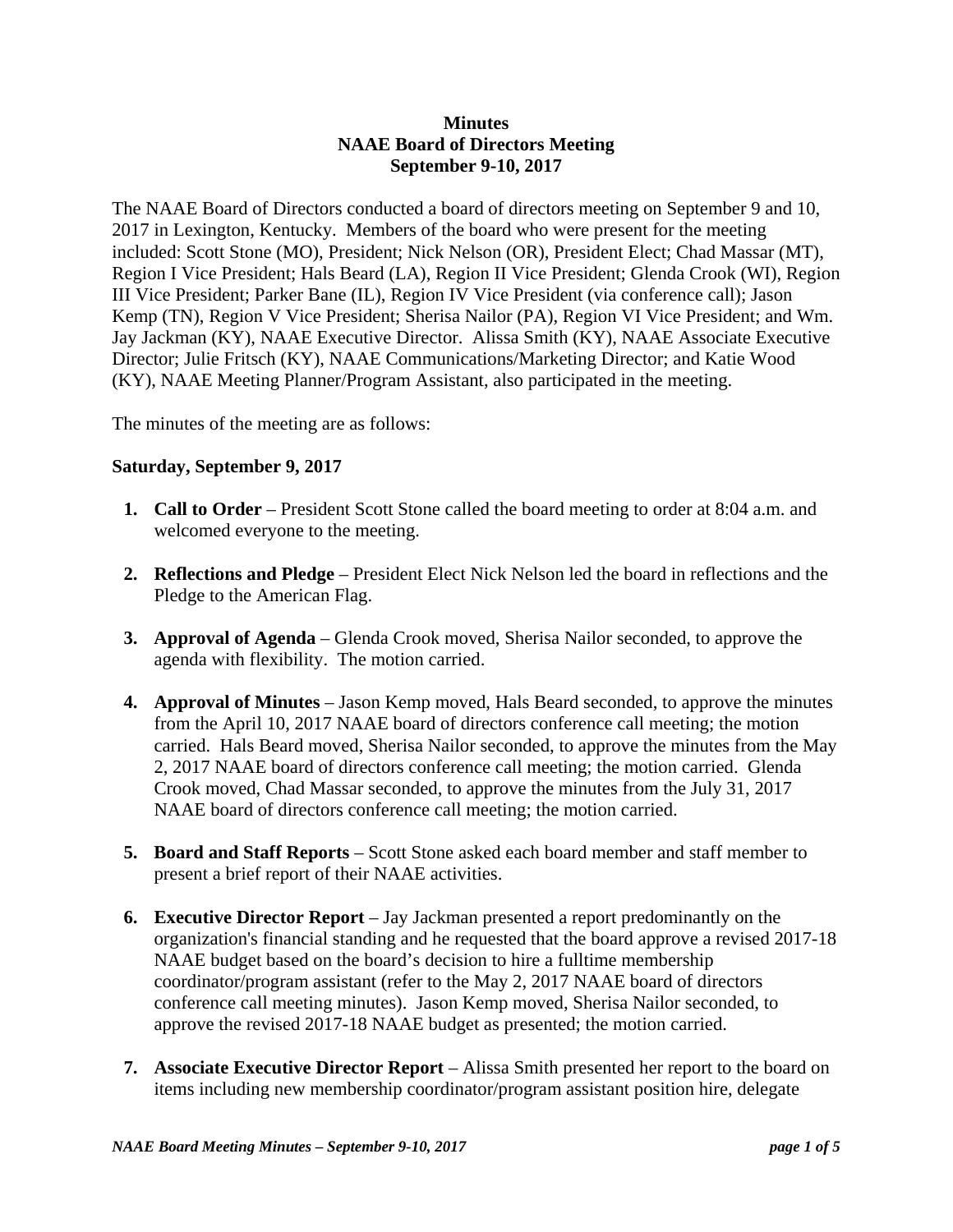counts for 2017 NAAE Convention, membership, professional development initiatives, and the NAAE awards application review.

# **8. Committee Meetings**

- **a. Policy and Bylaws** Hals Beard (full committee chair not available to join)
- **b. Marketing** Sherisa Nailor with Todd Thomas (CO), full committee chair, joining by conference call

### *President Scott Stone recessed the board meeting for lunch.*

- **c. Professional Growth** Chad Massar with Roger King (WI), full committee chair, joining by conference call
- **d. Member Services** Jason Kemp with Jarrod Lundry (OK), full committee chair, joining by conference call
- **e. Public Policy** Glenda Crook with Linda Sattler (WI), full committee chair, joining by conference call
- **f. Strategic Planning** Nick Nelson with Stephanie Jolliff (OH), full committee chair, joining by conference call
- **g. Finance** Parker Bane with Kris Beaver (WI), full committee chair, joining by conference call
- **9. Communications/Marketing Director Report** Julie Fritsch presented her report to the board including the upcoming board member video-taping, Communities of Practice update including workshops in states, regional CoP page updates, *News & Views*, and the communications interns. Scott Stone asked about the possibility of adding membership benefits and a join link to CoP pages.

*President Scott Stone recessed the board meeting for the day at 4:02 p.m. The board members then recorded their video clips to be used at the 2017 NAAE convention. President Stone reconvened the meeting on Sunday, September 10, at 8:31 a.m.*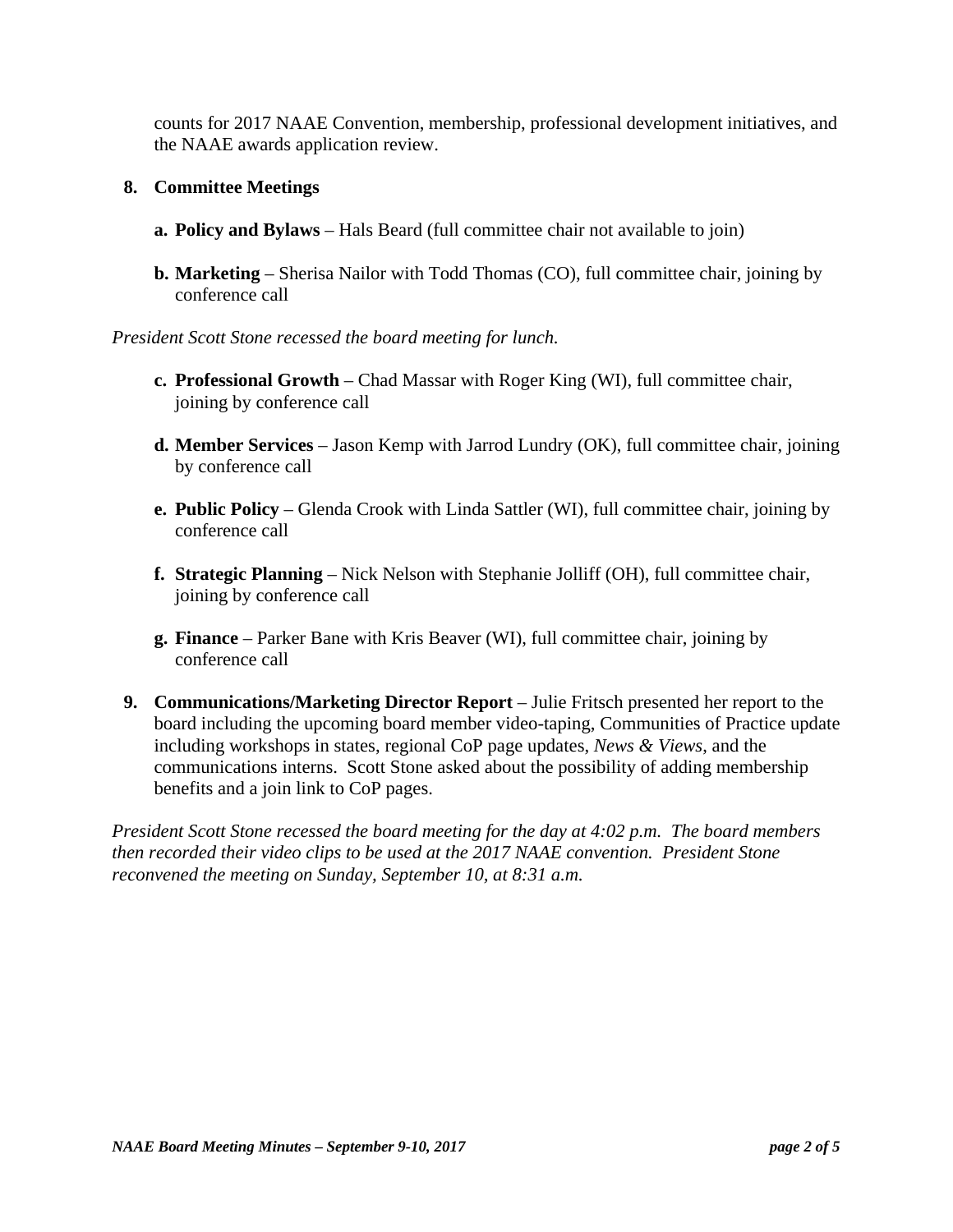### **Sunday, September 10, 2017**

- **10. 2017 National FFA Convention**  Julie Fritsch presented to the board NAAE's plans for the national FFA convention, especially the Teach Ag booth, NAAE booth and general session presentation, ATA Conclave, and the National Agriscience Teacher Ambassador workshops in Teachers World.
- **11. 2017 NAAE Convention**  Alissa Smith and Katie Wood presented the draft schedule for the upcoming NAAE convention. It was agreed that the president elect candidate speeches would be 5-6 minutes each and that regional pre-registration lists and professional development workshop facilitator lists would be sent to the regions in advance.
- **12. Council and SAE Renewal Update**  Jay Jackman presented an update on the Council and its SAE renewal initiative.
- **13. CASE Update** Jay Jackman presented an update on the Curriculum for Agricultural Science Education initiative.
- **14. Diversity and Inclusion Steering Committee**  Alissa Smith reported on the work of the Diversity and Inclusion steering committee, which is an initiative within the National Teach Ag Campaign. A diversity and inclusion pre-session will be offered at the 2017 NAAE Convention.
- **15. National Teach Ag Campaign Report** Ellen Thompson called in to present the Teach Ag Campaign report. Ellen reported on the STAR program, National Teach Ag Day, FAST symposium, and the pre-service track at the NAAE convention.

### **16. Committee Reports**

- **a. Marketing Committee Report** Sherisa Nailor presented the Marketing Committee report. Sherisa Nailor moved, implied second, to adopt the Marketing committee report. The motion carried.
- **b. Member Services Committee Report** Jason Kemp presented the Member Services Committee report. Jason Kemp moved, implied second, to adopt the Member Services committee report. The motion carried.
- **c. Professional Growth Committee Report**  Chad Massar presented the Professional Growth Committee report. Chad Massar moved, implied second, to adopt the Professional Growth committee report. The motion carried.
- **d. Public Policy Committee Report**  Glenda Crook presented the Public Policy Committee report. Glenda Crook moved, implied second, to adopt the Public Policy committee report. The motion carried.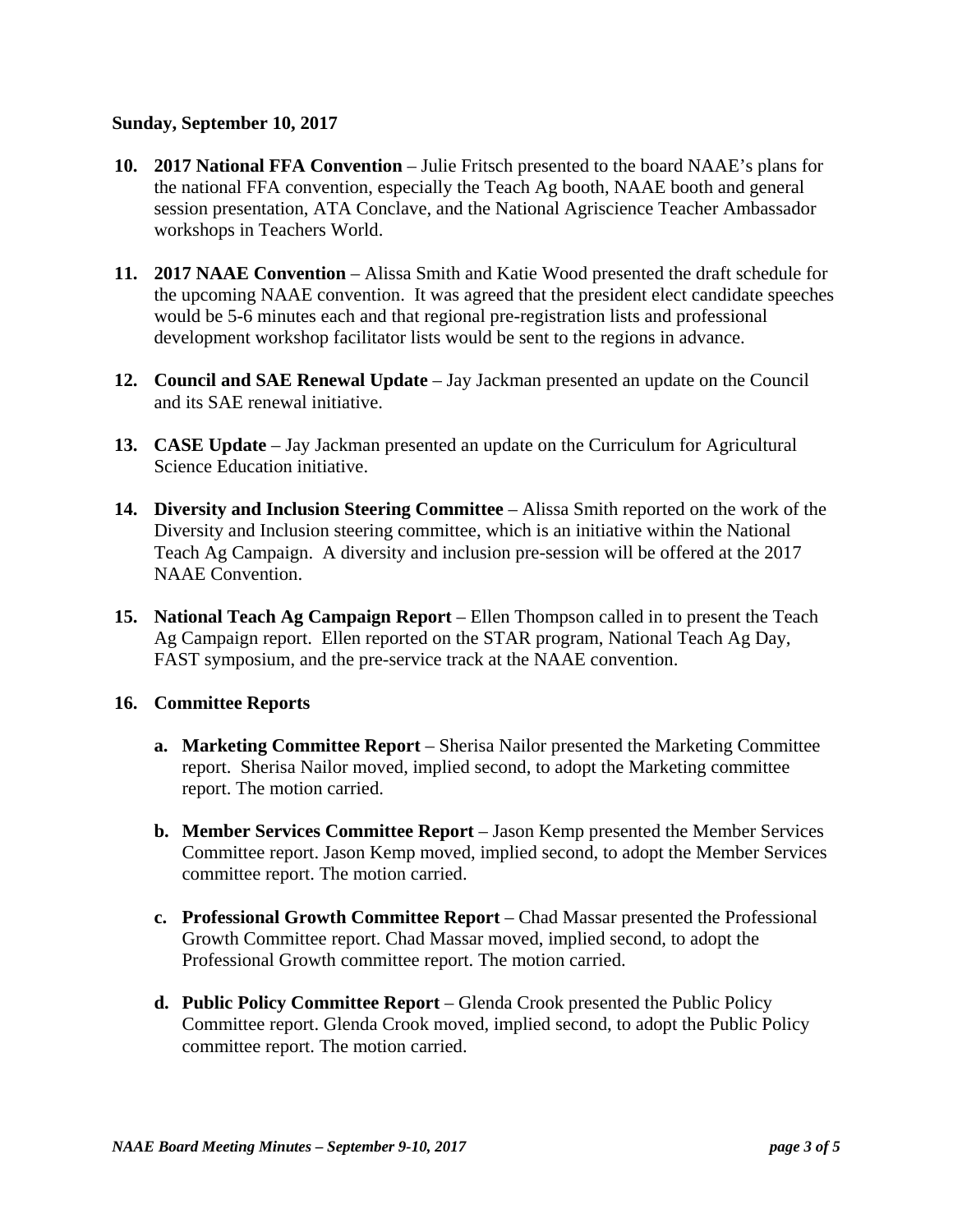- **e. Policy and Bylaws Committee Report**  Hals Beard presented the Policy and Bylaws Committee report. Hals Beard moved, implied second, to adopt the Policy and Bylaws committee report. The motion carried.
- **f. Strategic Planning Committee Report**  Nick Nelson presented the Strategic Planning Committee report. Nick Nelson moved, implied second, to adopt the Strategic Planning committee report. The motion carried.
- **g. Finance Committee Report**  Parker Bane presented the Finance Committee report. Parker Bane moved, implied second, to adopt the Finance committee report. The motion carried.
- **17. NAAE Awards Application Review Committee Report** Alissa Smith presented the recommendations from the awards application review committee. The recommendations, as agreed to by the directors, are as follows:
	- Eliminate the line spacing requirement.
	- Add check boxes for requirements. Specify that any "no" is a disqualifier for the application.
	- Except for the Teacher Mentor application, require only one letter of recommendation from a direct supervisor.
	- Teacher Mentor okay with suggestions to have letter of recommendation from mentee rather than administrator/direct supervisor.
	- Eliminate letters of recommendation for upper division scholarship applications.
	- Outstanding Young Member eligibility changed to in year 3 but not have completed year 7 at the time of application (as recommended by the committee).
	- Outstanding Young Member name changed to Outstanding Early Career Teacher award.
	- Outstanding Teacher rewrite to remove "pinnacle" language.
	- Agriscience Teacher of the Year increase emphasis on ag science and/or STEM, as recommended.
	- Change name of Agriscience Teacher of the Year to be more consistent with other award categories.
	- Consider eliminating Agriscience Teacher of the Year and using the sponsor funds for other agriscience initiatives and promotions, pending forthcoming conversations with Herman and Bobbie Wilson.
	- Ideas Unlimited -- \$400 travel stipend paid only if not getting travel paid through another NAAE program.
	- Outstanding Postsecondary/Adult Ag Ed Program change to Outstanding Postsecondary Agriculture award.

Chad Massar moved, Sherisa Nailor seconded, to accept these recommendations; the motion carried.